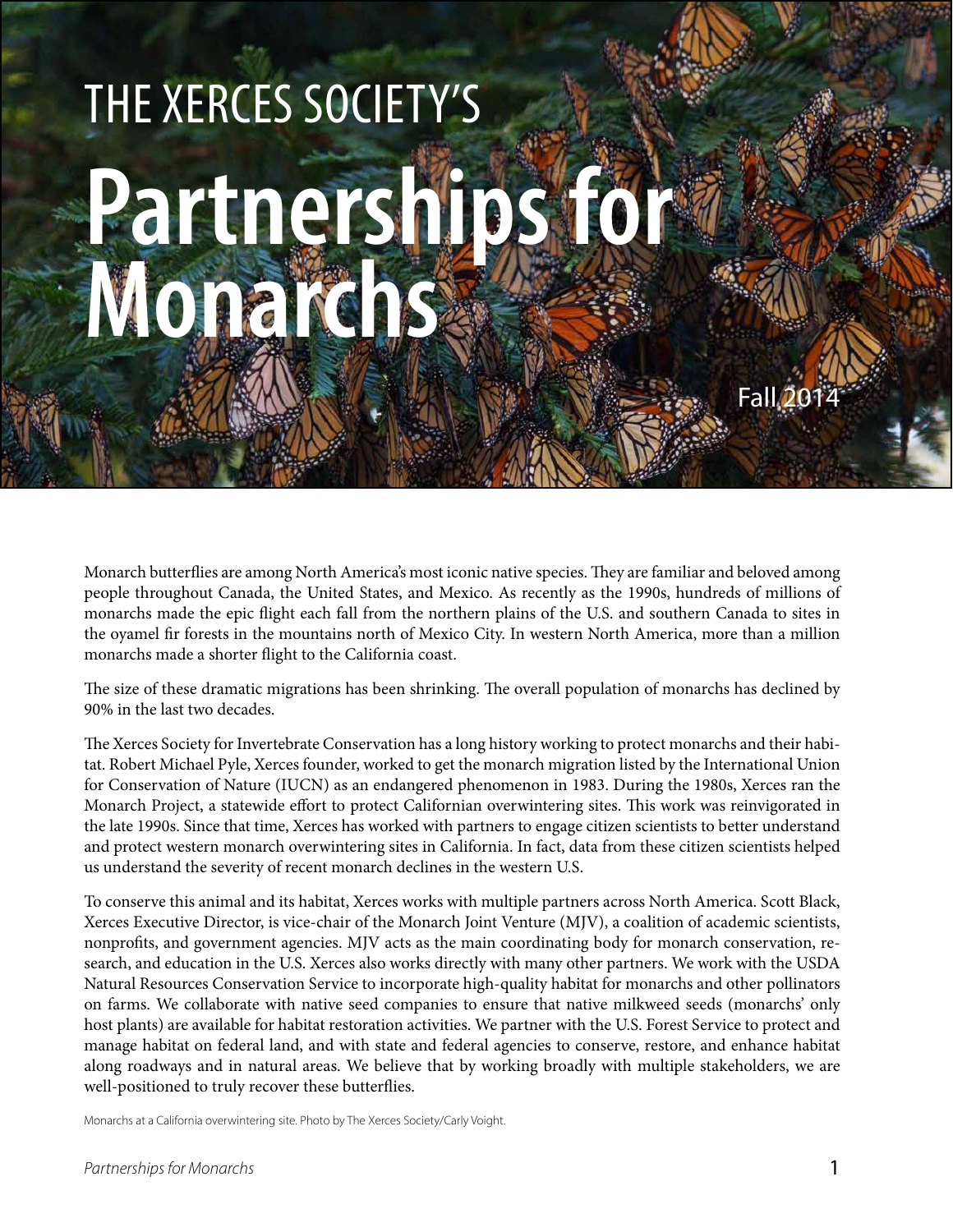## **The Scope of Our Work**

With our partners, we aim to create diverse, resilient monarch habitats for breeding and overwintering. Our recent accomplishments and ongoing efforts (highlighted here and discussed in detail below) include the following:

- We have worked with farmers to restore tens of thousands of acres of habitat for monarchs and educated thousands of farmers about the importance of this type of habitat.
- We are increasing the availability of native milkweed seed for restoration efforts in multiple regions of the monarch's breeding range. To date we have helped produce seed for 11 native milkweed species—35 million seeds have been produced so far.
- We are increasing the supply of high-value monarch nectar plants for use in restoration.
- We are identifying key conservation areas for protection and restoration. These include key overwintering sites in California and breeding habitat areas through the West.
- We are working with multiple federal and state agencies on monarch protection and monarch habitat restoration.
- We provide technical resources to help land managers, farmers, and others protect, enhance, and restore monarch habitat (both breeding and overwintering).
- We are engaging decision makers and government agencies in making monarch conservation a priority.
- We are working to better understand the monarch's status and the current threats it faces.
- We continue to enlist citizen scientists to monitor the species' status and recovery.

### **Restoring Habitat for the Monarch Butterfly**

#### **Involving Farmers in Restoring Milkweed Breeding Habitat**

*Partners: Natural Resources Conservation Service, farmers, and other landowners*

To conserve the monarch butterfly, we need to protect, enhance, and restore high-quality habitat in breeding areas and overwintering sites. Xerces works with farmers across the U.S. to provide pesticide-free habitat on farms. These plantings come in the form of hedgerows and wildflower meadows and include both native milkweeds and nectar sources to fuel migration.

To date we have trained over 38,500 farmers, agricultural professionals, and others to understand why habitat for pollinators, including monarchs, is essential. Our work has led to the restoration of over 169,000 acres of habitat for pollinators, including tens of thousands of acres of high-quality monarch breeding habitat.

Milkweed (foreground) established in a pollinator habitat planting. Photo by Jessa Kay Cruz, the Xerces Society.

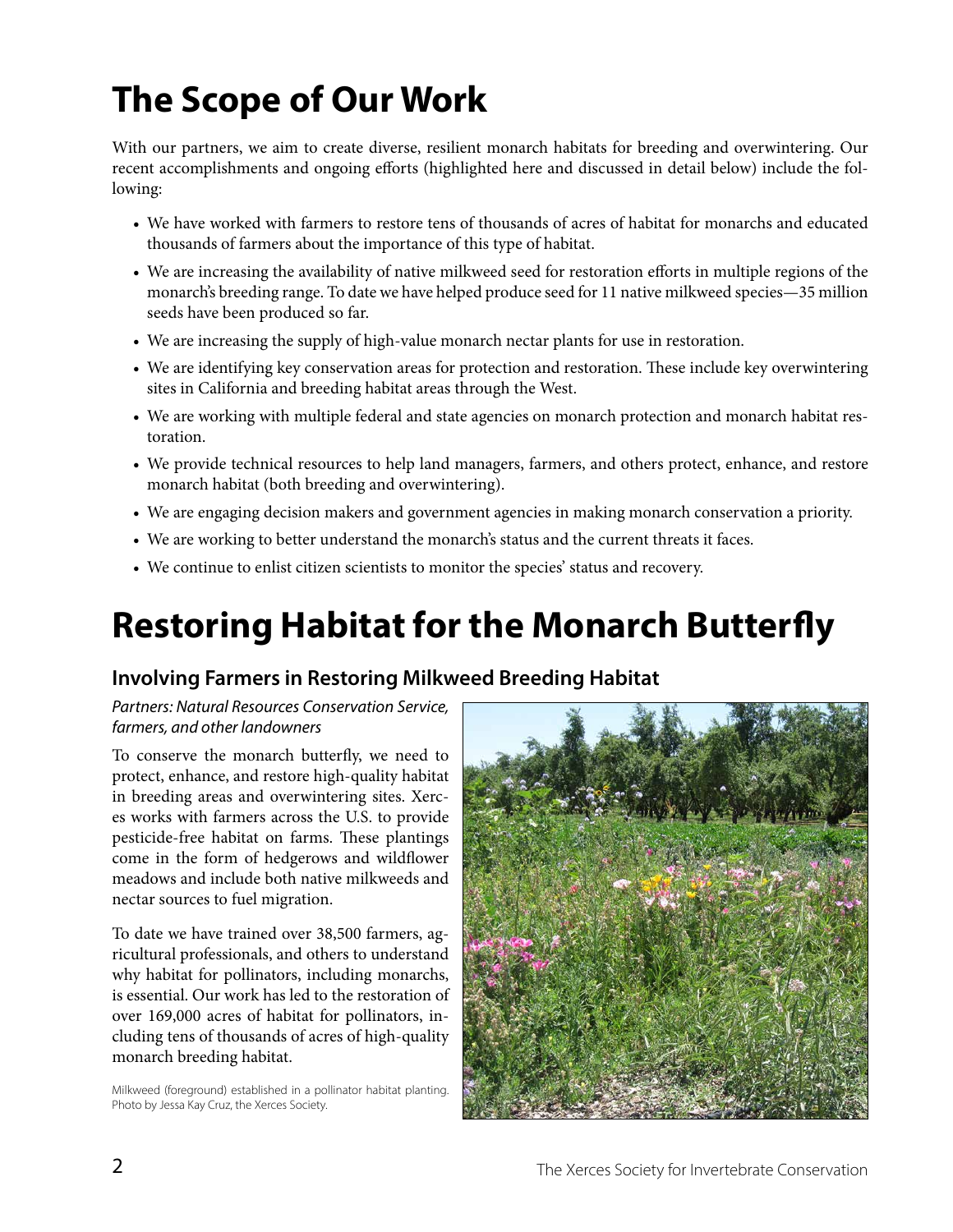

The number of monarchs gathering in California overwintering sites has fallen in the last decade. Photo by The Xerces Society/Carly Voight.

#### **Increasing Breeding Habitat on Non-Agricultural Lands**

*Partners: Monarch Joint Venture, U.S. Forest Service, U.S. Fish and Wildlife Service, state agencies, homeowners, and gardeners*

Xerces regularly works with a variety of landowners and managers to encourage habitat protection and creation. We have provided information on management to the U.S. Forest Service, U.S. Fish and Wildlife Service, and state agencies. We also engage a broad cross section of gardeners, homeowners, and others through our Bring Back the Pollinators campaign in which more than two thousand people have taken a pledge to provide habitat and use less (or no) insecticides. Monarchs are a major focus of these efforts.

#### **Protecting Overwintering Sites in California**

*Partners: Monarch Joint Venture, Monarch Alert, Los Padres National Forest, California Natural Diversity Database, Citizen Scientist Mia Monroe, and Dr. Stuart Weiss*

Overwintering sites are vital for the conservation of this species. As such, Xerces has focused efforts to identify, protect, and manage overwintering sites in California—the only place in the U.S. with large aggregations of overwintering monarchs. We have completed a review of all laws and regulations that apply to the management and conservation of monarchs and their habitat at California overwintering sites. This review allows municipalities and citizens to understand what activities are allowed in monarch overwintering habitat—the first step in ensuring these sites are protected. This work has helped local citizens stop destructive development at monarch overwintering sites.

We have also developed guidance for state and federal agencies on how to manage overwintering habitat effectively, developed a protocol to assess site quality, and developed site-specific management plans for the Los Padres National Forest, which is the only national forest in the U.S. that hosts monarch overwintering sites.

In addition, we have created a habitat assessment protocol, now in use by citizen scientists, to evaluate the quality of monarch overwintering habitat in California. This protocol is generating information needed to inform land management guidelines.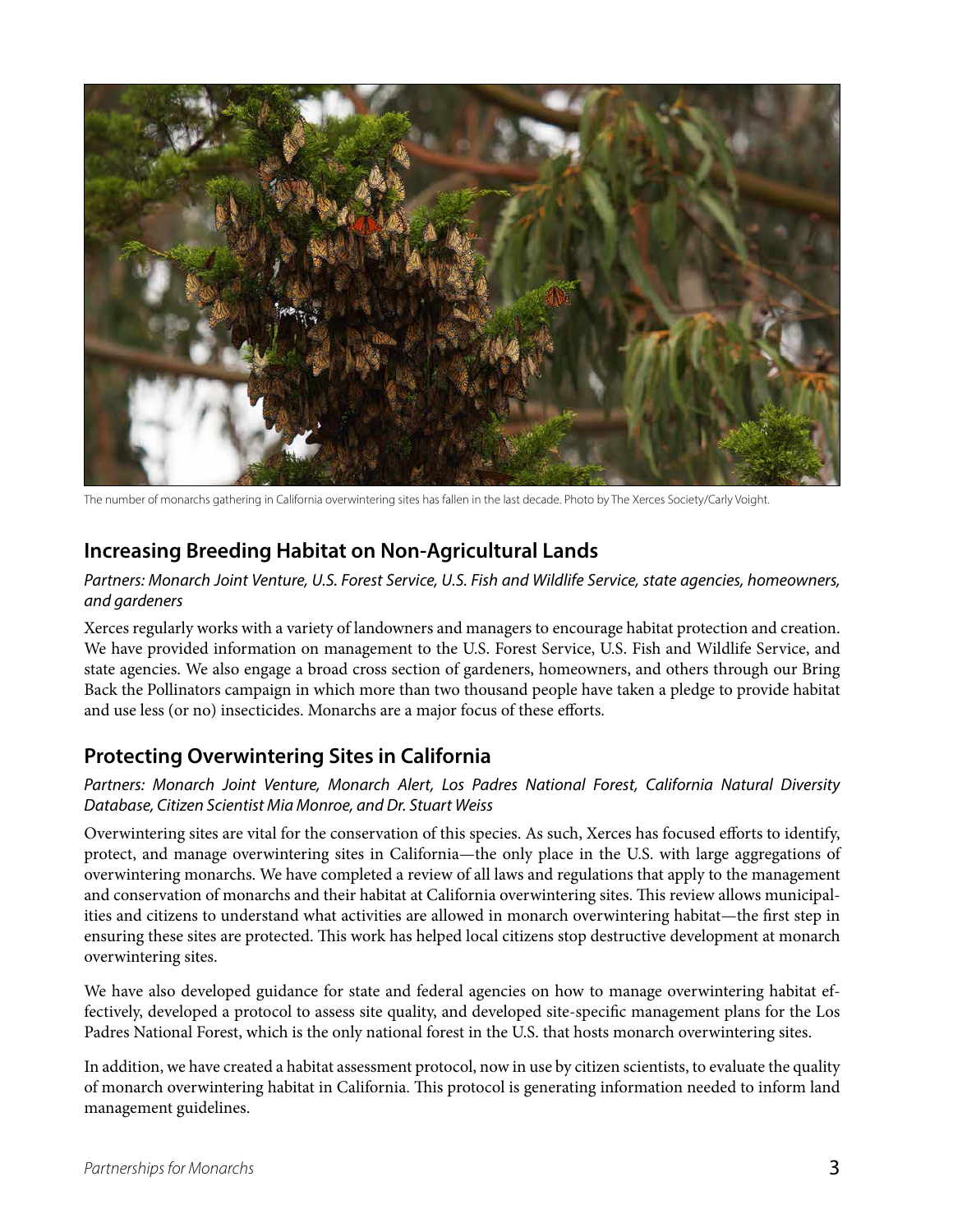#### **Coordinating to Preserve Overwintering Sites in Mexico**

*Partners: World Wildlife Fund Mexico and Monarch Joint Venture*

Xerces' early work on behalf of monarchs reached across the border to partner with World Wildlife Fund in Mexico, and we recently reconnected with our neighbors to the south. In September 2014 at a meeting organized by World Wildlife Fund Mexico, Xerces' Executive Director Scott Black provided an overview of conservation efforts in the U.S. by MJV and others. He also provided input on the Mexico action plan for the monarch butterfly being developed by World Wildlife Fund Mexico.

### **Identifying Key Conservation Areas**

The loss of monarch habitat—breeding habitat and overwintering habitat—is likely a leading cause of their decline throughout North America. Compared to the eastern population of monarchs, much less is known about the western monarch and its habitat needs. Our work to better understand the status of monarchs and their habitat has focused on the western population to address this data gap.

#### **Western U.S. Breeding Habitat Database**

*Partners: Monarch Joint Venture, U.S. Forest Service, U.S. Fish and Wildlife Service, state agencies, and herbaria*

Breeding habitat for monarchs is synonymous with milkweeds. Monarch caterpillars need this key group of plants to survive, and increased herbicide application, drought, and other activities have led to dramatic declines in these plants' availability. To identify important western monarch breeding areas and target conservation efforts appropriately, the Xerces Society compiled a database of more than 7,000 milkweed locations in western states. This database incorporates herbaria records, records from the scientific literature, and results from a survey that was distributed to citizens, scientists, and resource agency personnel. This database has multiple uses; for example, we are engaged in a research project to evaluate whether or not there has been a loss of milkweed in western states. We are also using this database to identify key conservation opportunities and additional partners. Recently, this database was used to help the U.S. Fish and Wildlife Service prioritize monarch conservation on national wildlife refuges in Oregon, Washington, and Idaho.



Monarch caterpillars need milkweed to eat. Photo by Karan A. Rawlins, University of Georgia, Bugwood.org.

#### **California Overwintering Habitat**

Partners: Monarch Alert, Monarch Joint Venture, U.S. Forest Service International Programs, Los Padres National *Forest, Citizen Scientist Mia Monroe, and Dr. Stuart Weiss*

Most western monarchs aggregate in forested groves on the California coast in the fall and winter; then, in the spring, these animals fly inland to breed throughout the state and into neighboring western states. California is the only place in the U.S. with large aggregations of monarchs. Overwintering habitat in California has been lost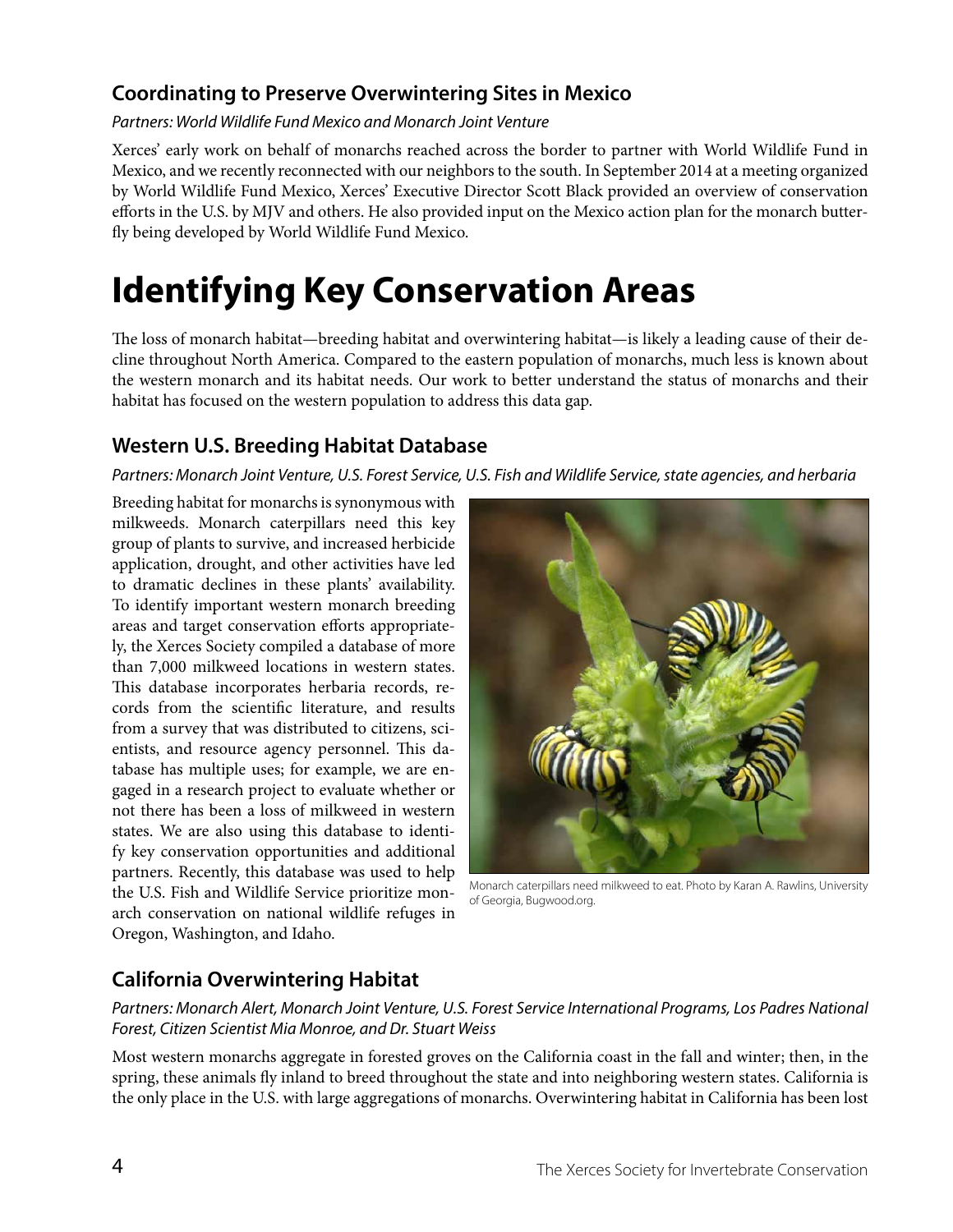due to development or severely reduced in quality due to aging trees. The Xerces Society seeks to better understand the status of overwintering monarchs, identify knowledge gaps, prioritize protection, and evaluate how specific management activities and development projects will affect monarchs. To that end, we developed a comprehensive geographic and informational database of the more than 450 documented California overwintering sites, and we have surveyed and monitored more than 140 monarch overwintering sites from 2011 to 2014 in order to fill gaps in that database. Our survey work resulted in the discovery of six new sites and the rediscovery of an overwintering site that hosts more than 20,000 monarchs—the third largest overwintering site in California.

### **Increasing the Supply of Milkweed and Nectar Sources for Monarchs**

#### **Project Milkweed: Advancing Native Milkweed Seed Production**

*Partners: USDA Natural Resources Conservation Service's Plant Materials Program, Monarch Joint Venture, Hedgerow Farms, Inc., Ernst Conservation Seeds, Native American Seed, Gunnell Farms, Arizona Western College, Painted Lady Vineyard, and Terroir Seeds*

The restoration of native milkweeds is critical to reversing the downward population trends in monarchs, but a scarcity of milkweed seed in many regions of the United States has limited opportunities to include the plants in habitat restoration efforts. To address this seed shortage, the Xerces Society launched Project Milkweed, a collaboration with the native seed industry, the USDA Natural Resources Conservation Service's Plant Materials Program, MJV, and community partners to produce new sources of milkweed seed in key areas of the U.S. where native milkweed seed had not been reliably available.

To date we have launched seed production for eleven milkweed species in California, Arizona, New Mexico, the Great Basin, Texas, and Florida, key areas of the monarch's breeding range where native seeds had not been available. Over 3 million seeds were sustainably collected to start this effort, and so far, our work has resulted in the production of more than 35 million seeds.



Seedlings of spider milkweed (*Asclepia asperula*) in greenhouse. Photo by Rodney Thurman, Greenheart Farms.

In the spring of 2014, we launched the Milkweed Seed Finder, a comprehensive online directory of milkweed seed vendors throughout the country. This valuable resource connects interested customers, including monarch enthusiasts, private landowners, restoration practitioners, and natural resource agencies, with regionally appropriate seed sources. To date, the Seed Finder webpage has received nearly 25,000 visits.

To help the U.S. native seed industry increase their knowledge of milkweed seed production and their capacity to scale up production accordingly, we produced *Milkweeds: A Conservation Practitioner's Guide*, a first-of-itskind manual on large-scale milkweed seed production, nursery propagation, and field restoration of the plants. This tool provides seed producers, native plant nurseries, conservation agencies, community groups, and nongovernmental organizations with the latest and most comprehensive science-based milkweed propagation and restoration methods ever compiled in a single publication.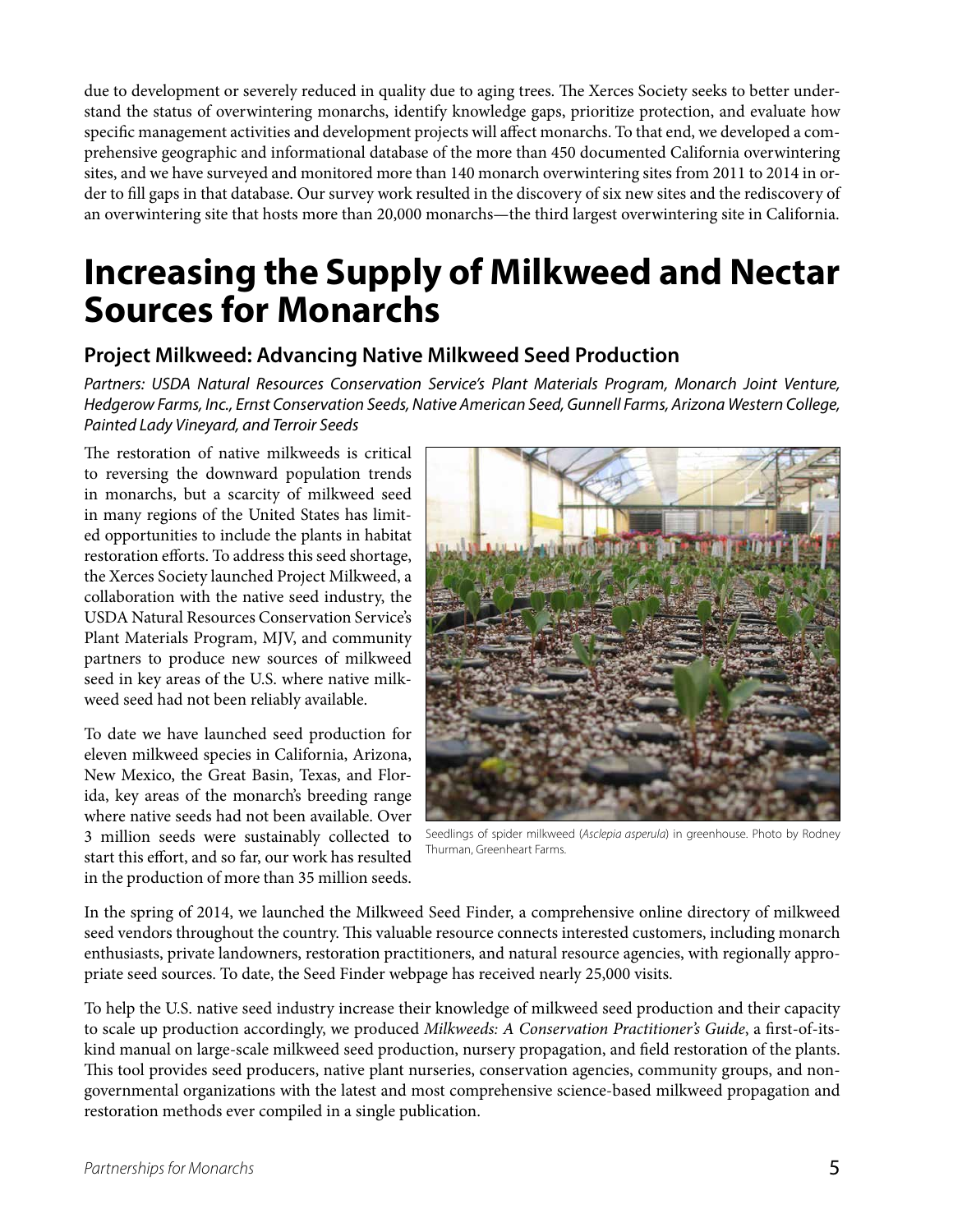

#### **Increasing the Supply of a High-Value Monarch Nectar Plant**

#### *Partners: Minnesota Native Landscapes and Natural Resources Conservation Service*

With the support of a Conservation Innovation Grant from the USDA Natural Resources Conservation Service, we have partnered with Minnesota Native Landscapes, a native seed nursery based in Otsego, Minnesota, to improve the seed yields of meadow blazingstar (*Liatris ligulistylis*) for monarch butterfly habitat restoration. While most *Liatris* species are attractive to monarchs, Xerces staff recognized after multi-year field observations that this particular plant is a special monarch magnet. Though small amounts of meadow blazingstar seed are routinely available from the native seed industry, the bulk quantities necessary for large-scale revegetation projects are not. We have worked with Minnesota Native Landscapes to establish a ¾-acre field of meadow blazing star for research and development of seed production. We are studying how to diagnose and develop solutions to plant health issues, and we are finding ways to optimize seed harvesting and cleaning techniques. Through this work, we are gaining a thorough understanding of what it takes to successfully grow the plant on a large scale.

Meadow blazingstar is a preferred nectar source for adult monarchs. Photo by Keith Fredrick, Minnesota Native Landscapes.

### **Providing Outreach and Education**

*Partners: Natural Resources Conservation Service, Make Way for Monarchs, Monarch Joint Venture, Pacific Grove Museum of Natural History, and McGuire Center for Lepidoptera & Biodiversity*

Through our national series of Pollinator Conservation Short Courses and talks at universities, botanic gardens, and conferences, Xerces reaches thousands of people each year. Monarchs are a featured topic at all Pollinator Conservation Short Courses, and we give talks to lay audiences across the U.S. to engage them in monarch conservation. We use our e-newsletter network, Facebook, and Twitter to reach tens of thousands of additional people annually. Also, in the last year, Xerces has helped generate over 200 media stories on monarchs, which have reached millions of readers. In addition, we have partnered with the Pacific Grove Museum of Natural History and the McGuire Center for Lepidoptera & Biodiversity to produce brochures about monarchs and their conservation needs.

### **Focusing National Attention on Monarchs**

#### **Monarch Coalition Letter**

#### *Partners: Make Way for Monarchs*

In April 2014, the Xerces Society worked with Make Way for Monarchs to draft a letter from a coalition of monarch butterfly scientists, farmers, conservation groups, writers, and artists to President Obama and the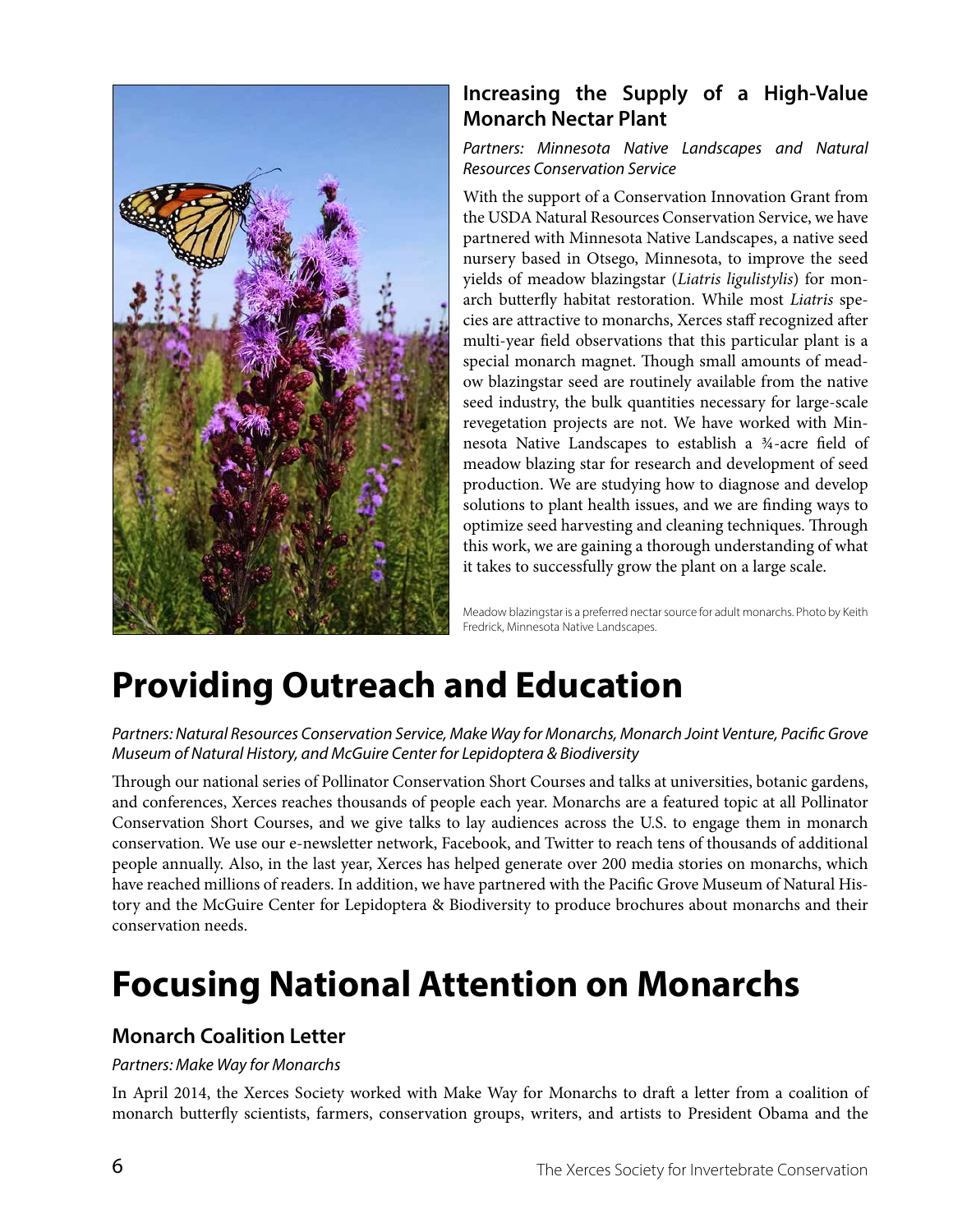Secretaries of Agriculture and Interior. The letter highlighted monarch declines and urged the president and these agencies to take broad action to mitigate the loss of milkweed breeding habitat.

#### **White House Stakeholder Meeting**

#### *Partners: Monarch Joint Venture*

In April 2014, Scott Black, Xerces' executive director and MJV vice-chair, met with White House staff in a multi-stakeholder meeting on the current state of pollinator conservation. Xerces also provided written comments. On June 20, 2014 (during National Pollinator Week), the White House released a presidential memorandum regarding a federal strategy to address the decline of pollinators. This memorandum included many of the key recommendations that Xerces presented, including acknowledgement that monarch butterflies need protection.



Official White House photo by Pete Souza.

#### **Monarch Listing Petition**

#### *Partners: Dr. Lincoln Brower, Center for Food Safety, and Center for Biological Diversity*

On August 26, 2014, Dr. Lincoln Brower and the Xerces Society joined the Center for Biological Diversity and the Center for Food Safety in a petition to the U.S. Fish and Wildlife Service seeking protection for the monarch butterfly under the Endangered Species Act. This science-based petition provides robust, detailed information on threats to this butterfly. Xerces ensured that the science was clearly presented in the petition and also worked with monarch scientists and others to ensure that the petition recognized the important role that research by scientists, citizen scientists, and the seed industry has played—and will continue to play—in understanding and conserving the monarch butterfly and its habitat. To this end, the petition requested that the Service streamline the permitting process, so that research, citizen science, educational activities, and milkweed production are encouraged rather than deterred by a listing.

### **Developing a Conservation Status Assessment and Conservation Plans**

#### **NatureServe Assessment**

#### *Partners: U.S. Forest Service and NatureServe*

In early 2015, NatureServe will release an updated assessment of the North American monarch butterfly population. The Xerces Society is working with NatureServe to provide data and content for the assessment of the western North American population and will also provide review of the overall assessment. Government agencies, academic researchers, and conservationists rely on these assessments to understand which species face the greatest dangers and in what locations they are especially at risk.

#### **State Wildlife Action Plans**

#### *Partners: Monarch Joint Venture*

State Wildlife Action Plans are the key documents that guide state conservation priorities. They are updated